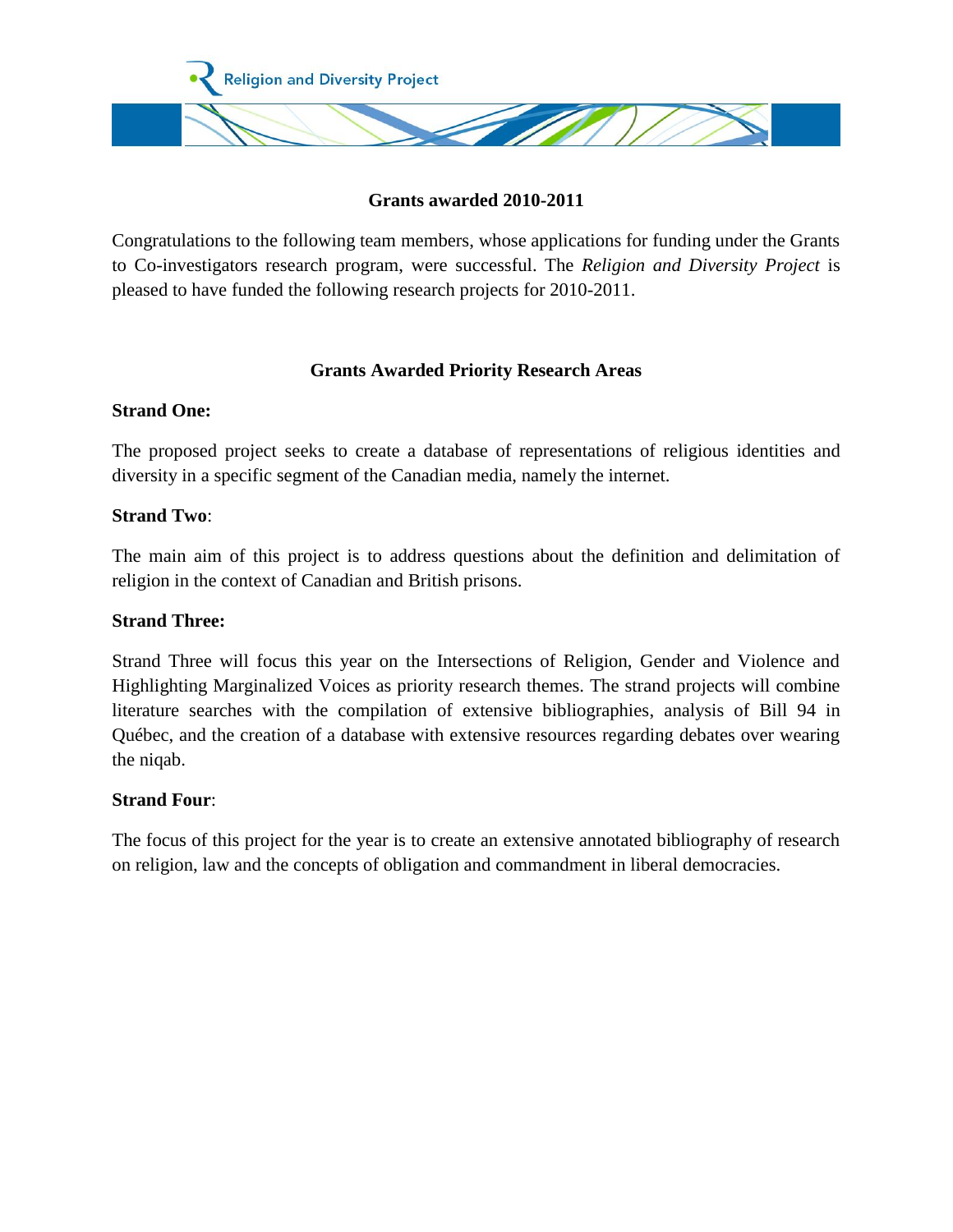

### **Grants awarded to Co-investigators**

#### **Rukhsana Ahmed,** University of Ottawa

The main objective of this proposed research is twofold: a) to investigate health beliefs of Muslim immigrant women in Canada, and b) discuss implications for developing culturally and religiously appropriate health care practices for this population group.

### **Donald Boisvert,** Concordia University

I propose to study the current debate within the Anglican Church of Canada with respect to the broad issue of same-sex relationships, more specifically the blessing of same-sex marriages and the ordination of LGBT clergy. The main aim of this research is to look at the ways in which LGBT persons are talked about and portrayed on both sides of this debate.

## **Avigail Eisenberg**, University of Victoria

To explore how religious diversity is understood, represented and managed in democratic contexts are amongst the central tasks of The Religion and Diversity Project. Here I propose to explore the relation between religious identification and the norms surrounding citizen participation. The research will be conducted through a critical examination of primary and secondary literature and will focus on assessing the lessons to be learned about different forms of participation from Canadian case studies.

#### **Anver Emon**, University of Toronto

Research agenda will: provide brief introduction to how Christian and Jewish feminist movements historically have contended with the role of the male scholar as feminist authority; provide an overview of the contributions of Muslim male scholars have made to the agenda of Islamic feminism; critique the works of Muslim male scholars for the implicit limits they permit on the capacity of the law to change. This research will further the discourse on Islamic feminism at a time when questions of Islam, gender, and equality have come to the forefront of legislative and policy circles in North America and Europe.